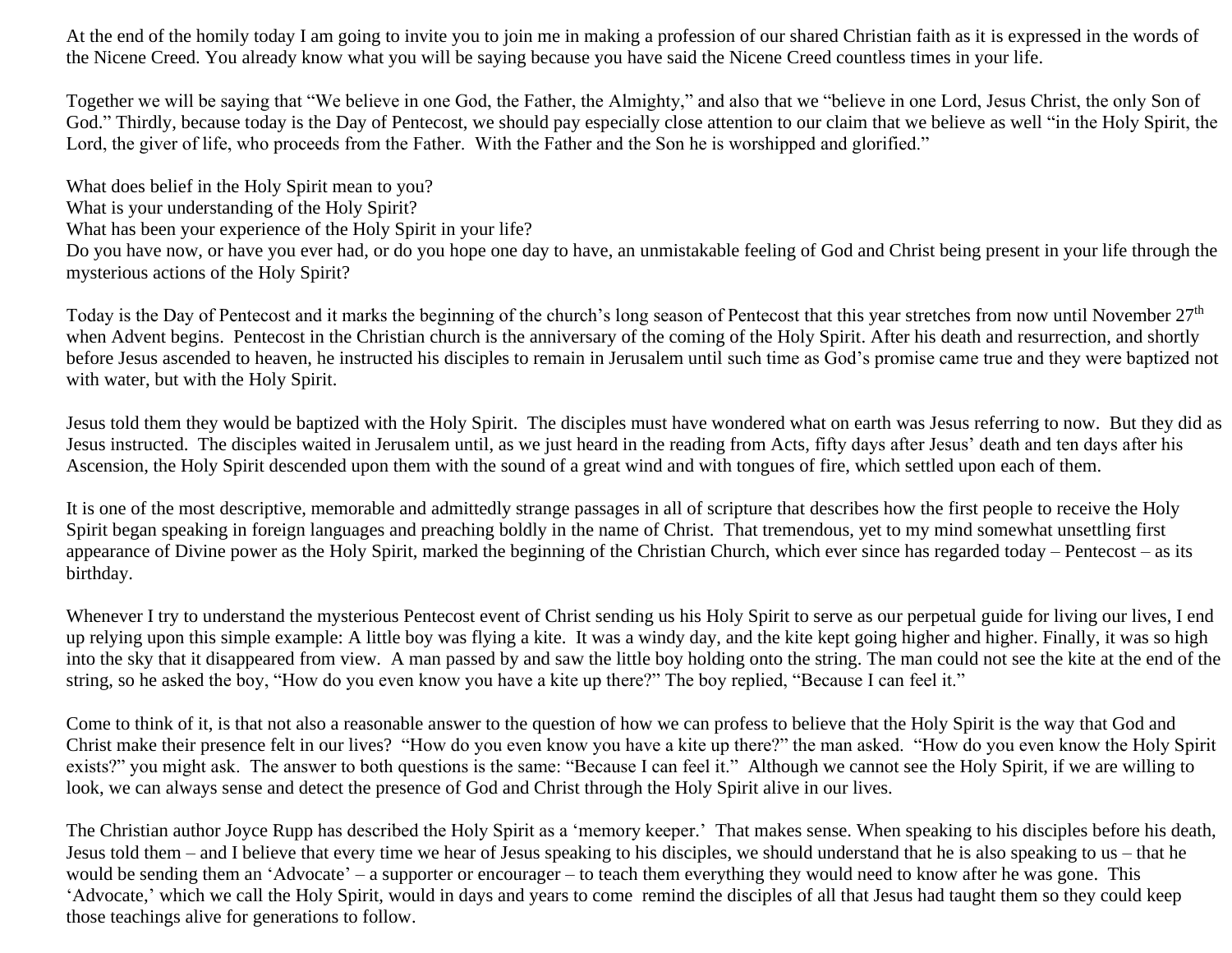This is how Joyce Rupp describes the Holy Spirit as a 'memory keeper' in her life today. See if you can relate to what she says: "We have this same 'memory keeper" with us today. As nice as it sounds to have this wonderful reminder of the gospel principles that Jesus taught, I do not always like to heed the memory prompts I receive. Just when I am ready to make a snide comment about someone who grates on my nerves, I get this inner counsel about being kind. When I want to ignore someone who will probably talk 'forever' about their problems, along comes 'memory keeper' prompting me to be generous with the gift of my listening. Fortunately, the Holy Spirit does not give up on any of us but keeps on sending messages that reflect what Jesus lived and taught. It is up to us to heed those reminders."

Before any of us can expect to experience the power of God's Holy Spirit being expressed in us, we need to be open to the possibility of it even happening. We need to carry within us, by faith, a vision of what our life can be like, and what we can be like, if we permit ourselves to be shaped by God's Holy Spirit.

There's an old story about Michelangelo, the brilliant 16<sup>th</sup> century sculptor. One blistering hot summer day in Rome, Michelangelo was pushing a huge chunk of stone down a street towards his studio where he intended to sculpt it into something beautiful. A curious neighbor, perched lazily on the porch of his house sipping a cool drink, was taken by the sight of this old man laboring over such an old and rough looking object. "Hey, mister," he shouted, "why are you breaking your back on a worthless piece of rock?" Michelangelo is reported to have stopped, wiped his brow, looked up at the man and replied, "Because there is an angel inside that rock that wants to come out."

It seems to me that anyone who believes in the Holy Spirit, can also marvel at what beauty God might create from within us if only we will permit God to sculpt us into the person God would have us be.

There are, I am told, three distinguishing characteristics that the Holy Spirit produces in the heart of any person who is anchored in God. The first distinguishing characteristic is tranquillity, which is a sense of inner peace that accompanies our acceptance of the Holy Spirit. When a person experiences the Holy Spirit, the fuss and feverishness of anxiety, intensity, intolerance, instability, pessimism, and the tendency to hurry and worry begin to melt away. The result is a deep sense of personal peace.

The second distinguishing characteristic is gentleness. The true test of the spiritual life is how we handle life's many ups and downs and deal with inequalities and disappointments and the sudden intervention of bad fortune and our temptations to deal harshly with ourselves and others. Gentleness is the Holy Spirit's gift of self-acceptance and acceptance of others by removing our desires to deal harshly or meanly with anybody or anything. Gentleness confirms that Divine love is not limited, and God works through all things, great and small.

The third distinguishing characteristic the Holy Spirit produces in the heart of any person who is anchored in God is strength and steadfastness; the capacity to 'stick it out' or persevere. This kind of strength is a cooperation with God that empowers us to return love for hate, and to return respect for contempt, and to stand firm against the injustices we encounter in our lives.

Finally, combine those three fruits of the Holy Spirit – tranquility, gentleness, and strength – and the result is joy.

Joy is the experience of knowing that you are unconditionally loved by God and that nothing – not sickness, or failure, or emotional distress, or oppression, or even death – can take that love away. Joy is not the same as happiness. We can be unhappy about many things, but joy can still be in us because it comes from the knowledge of God's love for us. The joy the Holy Spirit offers us does not separate happy days from sad days, or successful moments from moments of failure. This joy is a divine gift that does not leave us during times of illness, or poverty, or persecution. Joy does not simply